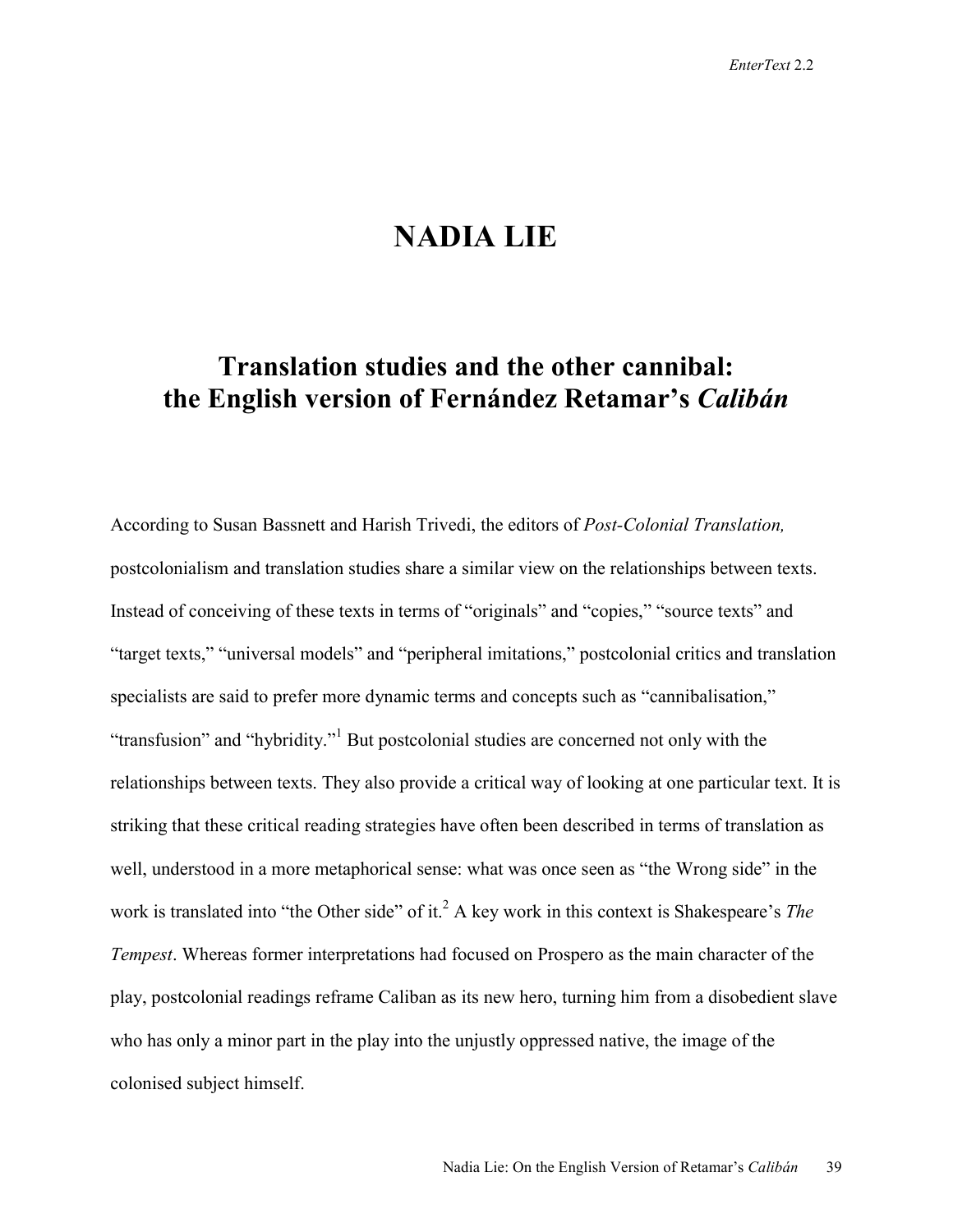This kind of interpretation is also at work in Roberto Fernández Retamar's reading of *The Tempest*, which was published in Cuba in 1971 under the significant title "Calibán." Retamar, however, goes one step further by claiming an immediate identity between Caliban as the colonised subject and one region of the colonial world in particular: the Caribbean. Adducing etymological arguments, Retamar states that Caliban *is* the Caribbean,<sup>3</sup> which in its turn functions as a metonymy for Latin America. Hence, Latin American and Caribbean writers should conceive of their relationship with European literature in the same way as Caliban assumes his dependency on Prospero: Prospero taught Caliban how to speak, but the latter now uses this knowledge to curse his master. $4$ 

Literature as a curse: it is another kind of intertextual play, a more aggressive one, than the one suggested by the image of the Brazilian cannibal who devours his fellow men in amorous recognition of their strength. If the Brazilian cannibal has profoundly marked postcolonial translation studies,<sup>5</sup> Retamar's Calibán represents the other cannibal, exemplary of the other kind of thinking that can be discovered in postcolonial literary criticism, not the one that is linked to notions of "hybridity" and "inbetweenness," but the one that appeals to images of "resistance" and "opposition."

In focusing upon the other cannibal, I not only want to restore this other tradition in Latin American thinking to the contemporary discussions on postcolonialism and translation studies. My main interest concerns the way in which the above translational strategy towards *The Tempest* in Retamar's essay is mirrored by another one that works the other way round: from the "other" side into "the wrong" side. In order to do so, I will situate the "Calibán" essay in the wider context of Cuban social discourse in the 1960s. Afterwards, I will make some comments on contemporary rereadings of the essay by postcolonial scholars who erase these contextual clues.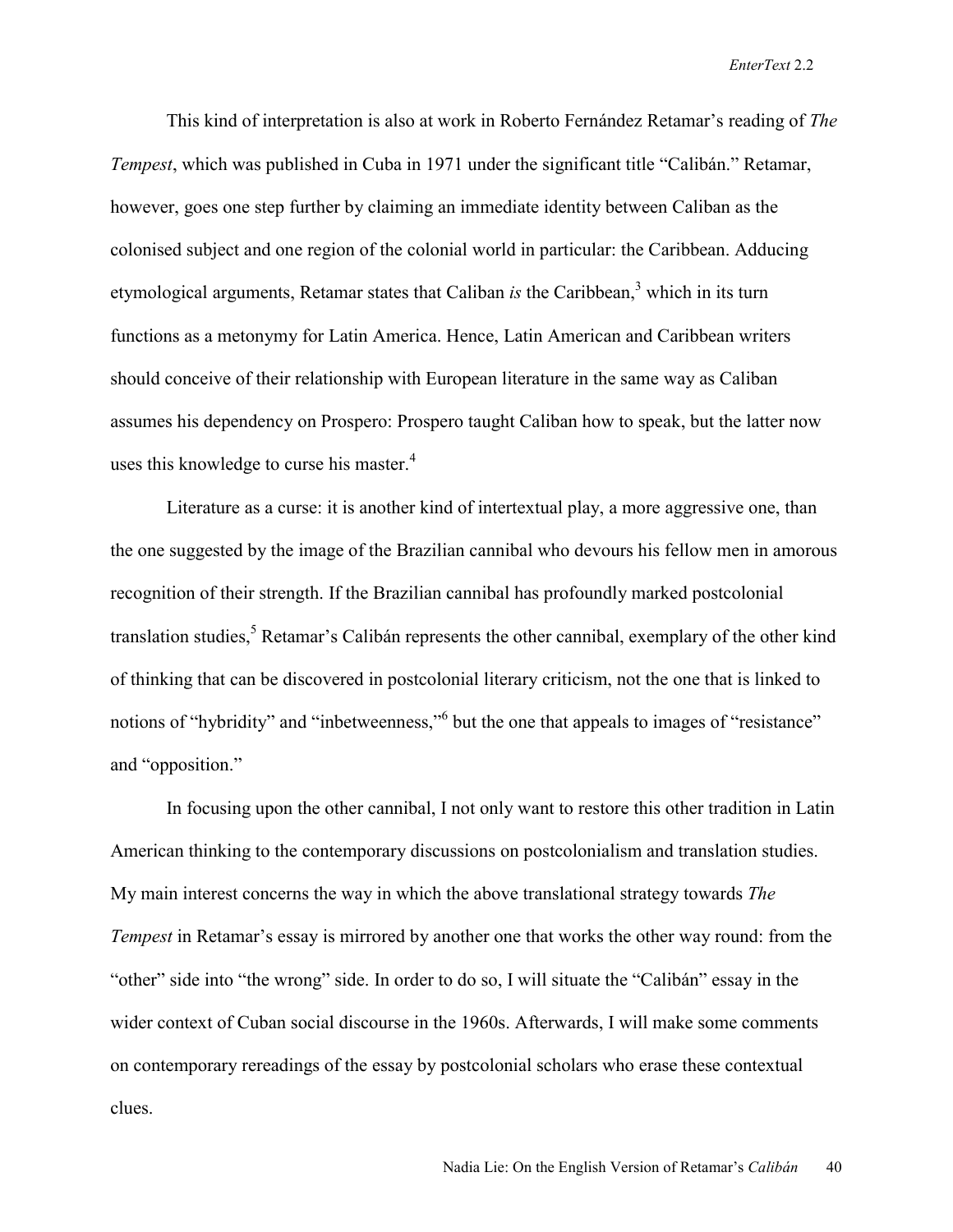Before discussing the translational strategies in Retamar's essay, I should recall that Calibán deals not only with European literature. It also and even primarily concerns Latin American literature and culture. In this respect, the essay contains the thesis that Latin American culture is internally divided between two kinds of intellectuals: there are those who side with the oppressed people and curse the invader, and there are those who side with Prospero and adopt his culture. Retamar's argument is that Latin American writers have to choose between the two traditions, because no reconciliation between them is ever possible. José Martí is an example of the Calibanesque tradition, since he stood up for the rights of the indigenous cultures, whereas Borges and Carlos Fuentes exemplify the other one because of their tendency to "copy" foreign models. The difference between the two traditions is sustained by a set of oppositions, such as "América *mestiza*" versus "América europea," "popular culture" versus "bourgeois culture," "barbarism" versus "civilisation" and, of course, "revolutionary culture" versus "colonial or counterrevolutionary culture." In this last respect, it becomes possible for Retamar to link the Calibanesque tradition with the project of the Cuban Revolution, which is what happens in the closing paragraphs of the essay.

This reading of Latin American culture in oppositional terms implies a revision of previous and well-known Latin American interpretations of *The Tempest*, which are explicitly discussed in the essay. But Retamar's meditations on Latin American culture also implicitly revise former ideas on this topic in his own magazine, and this is rarely pointed out. More precisely, "Calibán" was published in the magazine *Casa de las Américas*, which was led by Retamar and which had been completely dedicated to Latin American literature.<sup>7</sup> In this magazine, writers such as Carlos Fuentes or Mario Vargas Llosa, who now appear as followers of Prospero, had been given ample space and even—in the case of Vargas Llosa—allowed membership of the editorial board. In different issues, the magazine had stressed its willingness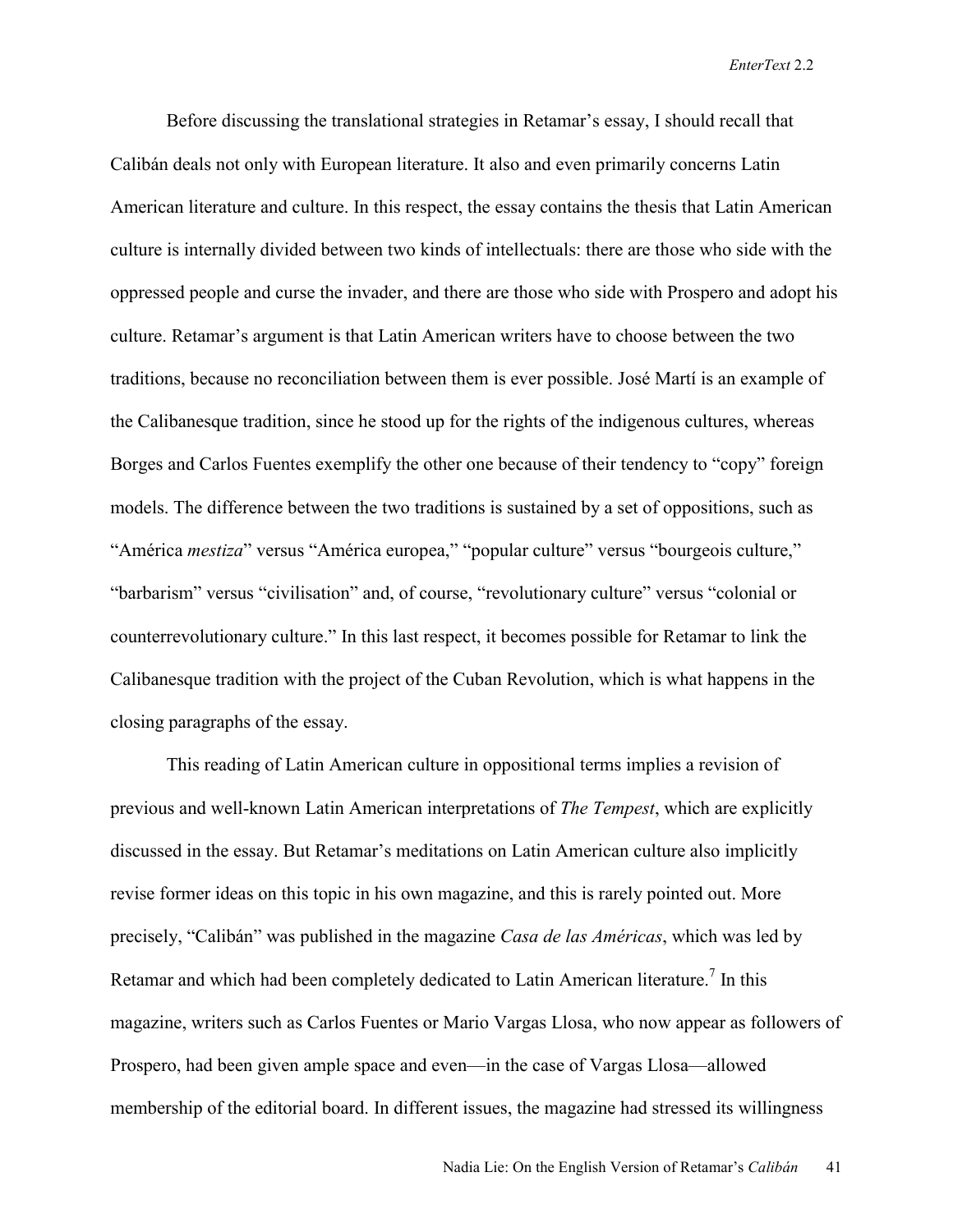to identify with the Latin American literary tradition as a whole, even in its most complex expressions.<sup>8</sup> This inclusive presentation of Latin American culture was expressed time after time through a concept of José Martí, "Nuestra América" or "Our America," without adding the qualification "mestiza" or "europea," which also stems from this writer.

At first sight, then, a unitarian model of Latin American culture is exchanged in *Calibán* for an oppositional one, but the whole procedure turns out to be more complex when we trace the function of the adjectives "revolutionary" and "counterrevolutionary" both in the essay itself and outside it. As I have explained, these adjectives sustain the opposition between the two traditions in Latin American thinking and their incompatibility. They are part of a general logic of inclusion and exclusion, of "for" and "against," of choices that have to be made. However, one of the most important utterances quoted in the essay contains a trace of a former model. This quotation from a speech by Fidel Castro from 1961 known as *Palabras a los intelectuales* (*Words to the Intellectuals*) runs as follows: "within the revolution everything, against the revolution, nothing:"<sup>9</sup> "dentro/contra," "within/against", not "for/against" or "inside/outside." "Within/against" is not a pair of mutually exclusive prepositions and this is no accident, since the background of this utterance is the idea that the Revolution should also leave room for those who disagree with the official policy either in politics or in culture. In Castro's own words as they sounded in 1961:

The revolution has to understand this reality and therefore has to act in such a way that this whole group of artists and intellectuals who are not genuinely revolutionary, finds within the Revolution a place to work and to create, and that their creative minds, even though they are not revolutionary writers and artists, find the opportunity and freedom to express themselves, within the Revolution. This means that within the Revolution, everything, against the Revolution, nothing.<sup>10</sup>

This is the category of the ones who are neither "revolutionary" nor "counterrevolutionary:" they are "non-revolutionary," a third position in between the two others. It is this position which, in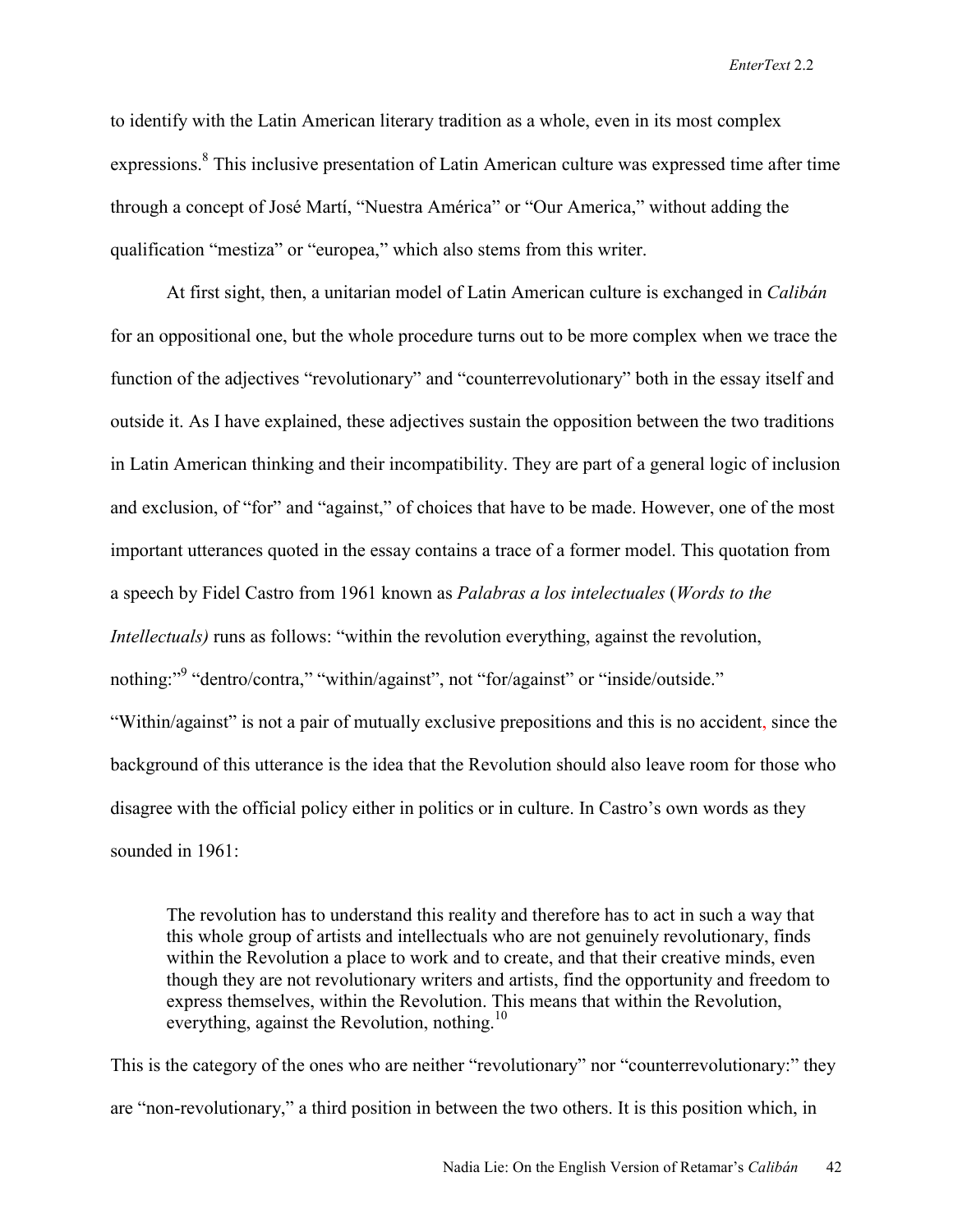spite of ongoing tensions with political hardliners, would allow experimental artists and critical intellectuals in the years following this famous speech to work and identify with the Cuban revolution. However, towards the end of the 1960s, an analysis of periodical literature in Cuba indicates that this third position was disappearing. Official speeches accentuate the unbridgeable gap between revolutionary and counterrevolutionary elements (e.g. Pérez, 1969), literary critics quote Castro but eliminate the part of the utterance that concerned the non-revolutionary people (e.g. Avila) and in 1969 leading Cuban intellectuals took part in a debate on the following question: "Is it possible to be an intellectual *outside* the Revolution? Is it possible to be a *nonrevolutionary* intellectual?"<sup>11</sup> Their answer, of course, is negative. Simultaneously, the notion of the "critical intellectual," which Cuban writers had taken from Sartre, is replaced by the idea of the "organic intellectual," attributed to Gramsci and used to accentuate the need for a socially committed intellectual instead of a critical outsider.<sup>12</sup>

On the official side, this replacement of a tripartite model by a binary one (revolutionary/counterrevolutionary) was not commented upon, except in terms of "radicalisation" within the inner logic of the revolution. In the cultural field, however, various protests emerged against what was seen as a deformation or a deviation. This protest culminated in the context of the famous Padilla-affair in 1971. The imprisonment and self-criticism of the Cuban writer was interpreted by foreign intellectuals as a sign that the Cuban regime would no longer tolerate any opposition to its ideas. If the facts surrounding the Padilla-affair are rather well known among scholars of Latin American literature, the self-criticism itself is rarely analysed or discussed. This is a pity because a close look at the text of the self-criticism shows a link with the discursive transformation described above which to my knowledge is never mentioned. Apart from reminding outsiders of Stalinist self-criticisms, this document displayed a translational strategy which must have been obvious to insiders. This strategy amounted to the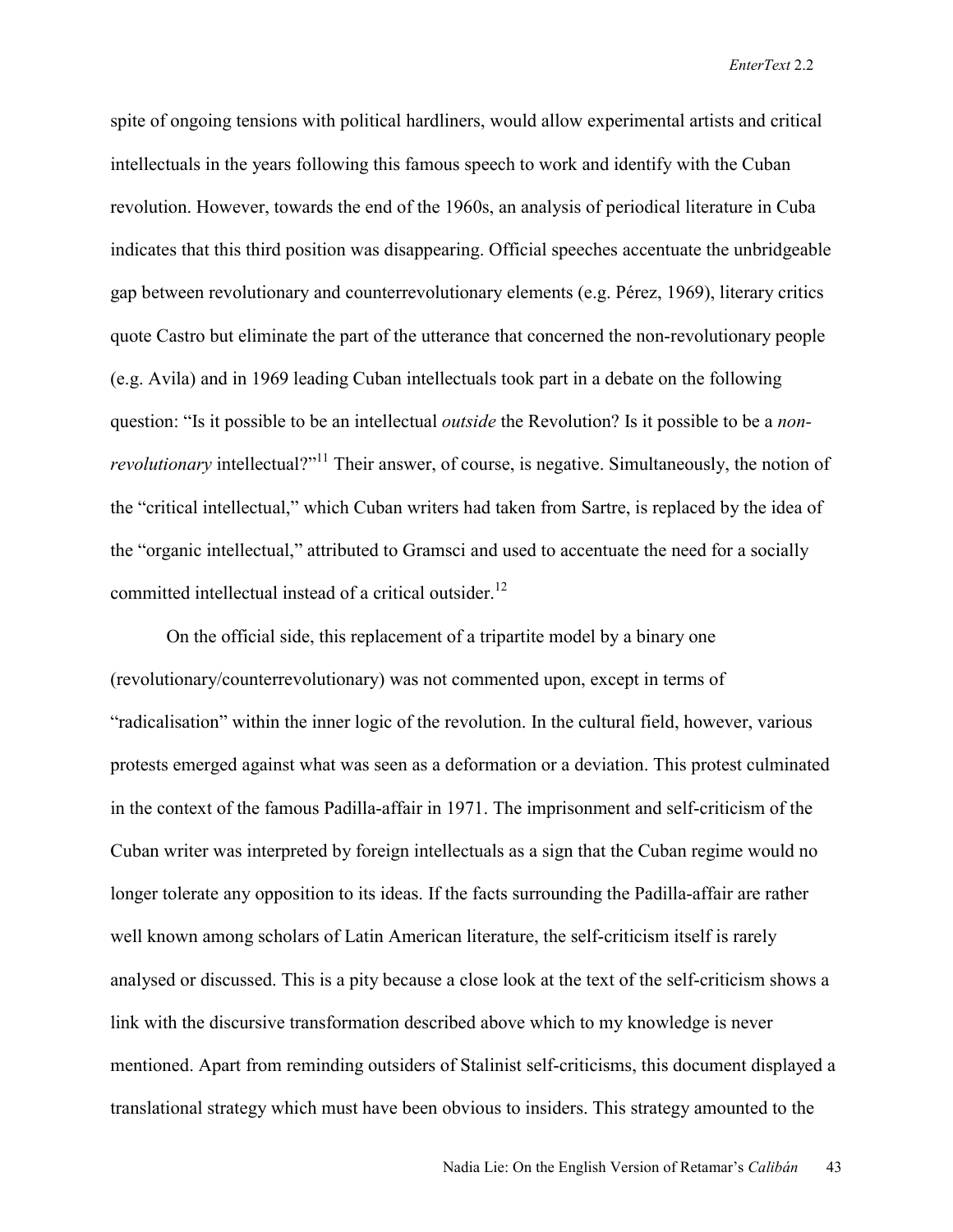recodification of the "non-revolutionary" discourse into the "counterrevolutionary" one. As an example, I quote the following paragraph:

I was arrested because of counterrevolutionary activities. Though this accusation may sound very serious and impressive, it was based on a set of activities and criticisms…. "Criticisms" is not the best word to describe my attitude, "insults" and "gossips" is more appropriate, yes, a series of "insults" and "rumours" against the Revolution that will always make me feel ashamed in front of her.<sup>13</sup>

Through cases such as Padilla's, Cuban politics and culture translate the non-revolutionary side of the revolution into its "counter-revolutionary" side, the "other side" of the revolutionary field into the "wrong" side. Hence, a strong revisionist tendency appears in the texts of those years, which has writers meditate on former utterances while anthologies engage in selective readings and new canonisations. *Casa de las Américas'* "Calibán" participates in this process by implicitly rewriting the discourse of the magazine and by thematising the motif of "the choice." Indeed, towards the end of the essay it becomes crystal clear that the main issue of the essay concerns Ariel as a symbol of the intellectual. It is Ariel who has to choose between Caliban and Prospero and has to find a new place in this binary model. The "non" revolutionary subject has to decide what he is going to be: "revolutionary" or "counterrevolutionary," "for" or "against," "right" or "wrong."

This important discursive transformation, this inscription of the historical meanings of the signifiers involved, is impossible to track in the English translation of Edward Baker, which appeared in book form in 1989. Indeed, Baker translates the quotation as "within the revolution, everything, outside the revolution, nothing," thus using a pair of mutually exclusive prepositions. This is a mistake, because Retamar's own quotation from the original speech is correct. However, true to the surrounding social discourse that looks for dualities and polarisations, Retamar does not quote the preceding lines on the presence of a variety of opinions within the revolutionary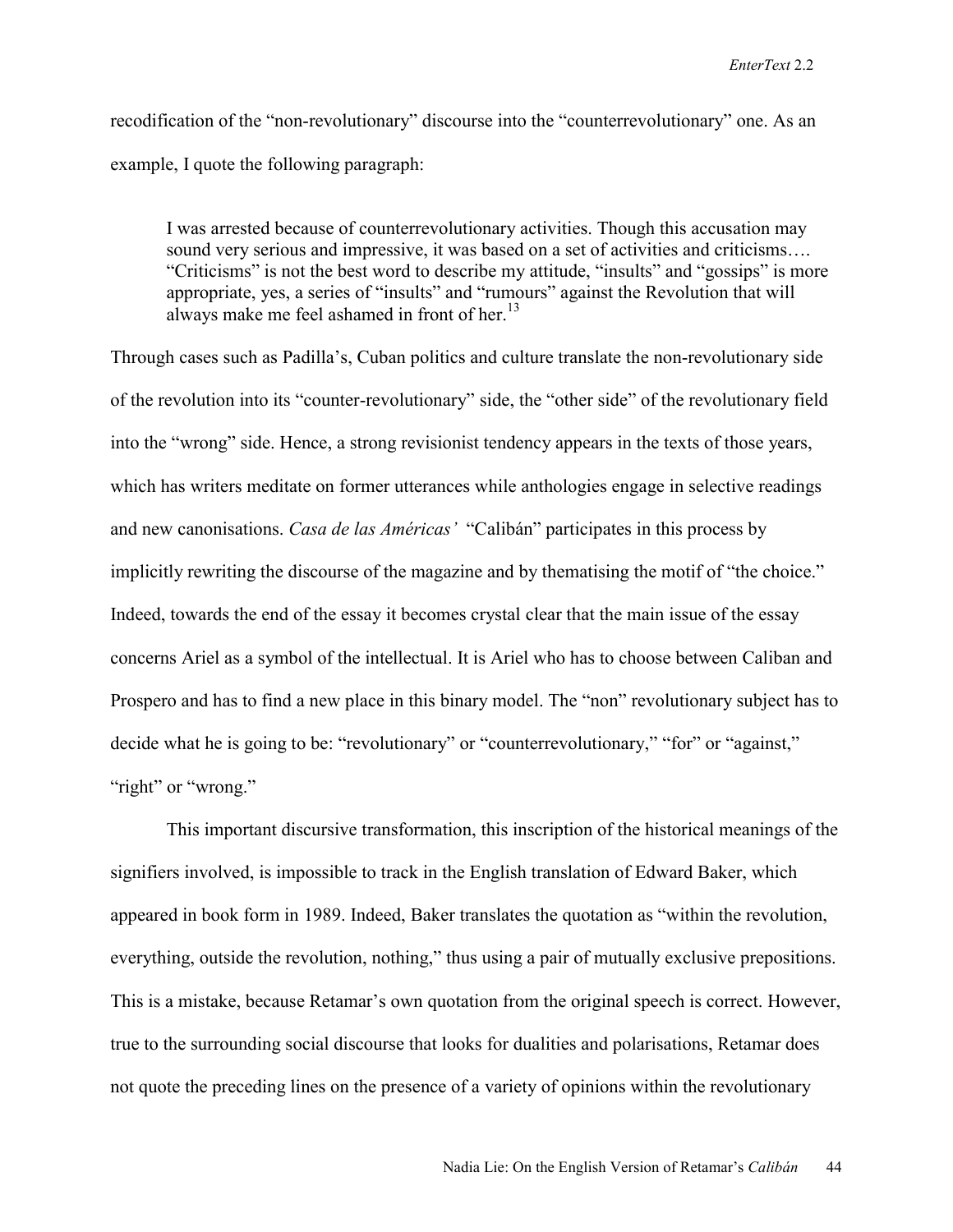field,<sup>14</sup> but the ones that follow and elaborate the idea that there is a counterrevolutionary front, an oppositional attack. The fact that this notion of "counterrevolutionary" functioned in double opposition to "revolutionary" and to "non-revolutionary" is left out of consideration. Together with the generally dualistic argument of Retamar's essay, which privileges the idea of the "curse" in the Caliban-character, of the "conflict" in Latin American culture etc., this elision makes it understandable why Edward Baker wrongly translated this crucial passage. However, since Retamar's main argument in these paragraphs is that the Cuban revolution always remained faithful to its basic principles, one might argue that Baker's translation in fact seizes the deeper sense of Retamar's idea and completes the rhetorical structure through his linguistic mistake. In this way, Baker himself partakes, unconsciously no doubt, in the translation of the "other side" of the revolution into the "wrong side."

My analysis begs another question. What is the relationship between the two kinds of translation that I observe in this essay, the one regarding *The Tempest* which translates "wrong" into "other," and the one regarding former discourses which translates "other" into "wrong"? Do they not contradict one another? In a way they do, since a discourse on *The Tempest* aiming at emancipating the Other functions at a local level as an eradication of Otherness. On the other hand one could say that there is an intimate connection between the two translational strategies, which could be characterised once more as a translation. The rewriting of Cuban social discourse into a dual and oppositional system, imposed by the political leaders, is translated into the more universal and culturally prestigious metaphors handed over by Shakespeare. It is this third translation in the essay which is the stroke of genius of Retamar and accounts for the powerful legitimising function it could exert. For indeed, the counter-canonical reading of *The Tempest*  was not limited to the Cuban essay but instead belonged to a whole paradigm of similar readings that influenced it, as Rob Nixon<sup>15</sup> has shown. And the rewriting of social discourse into a binary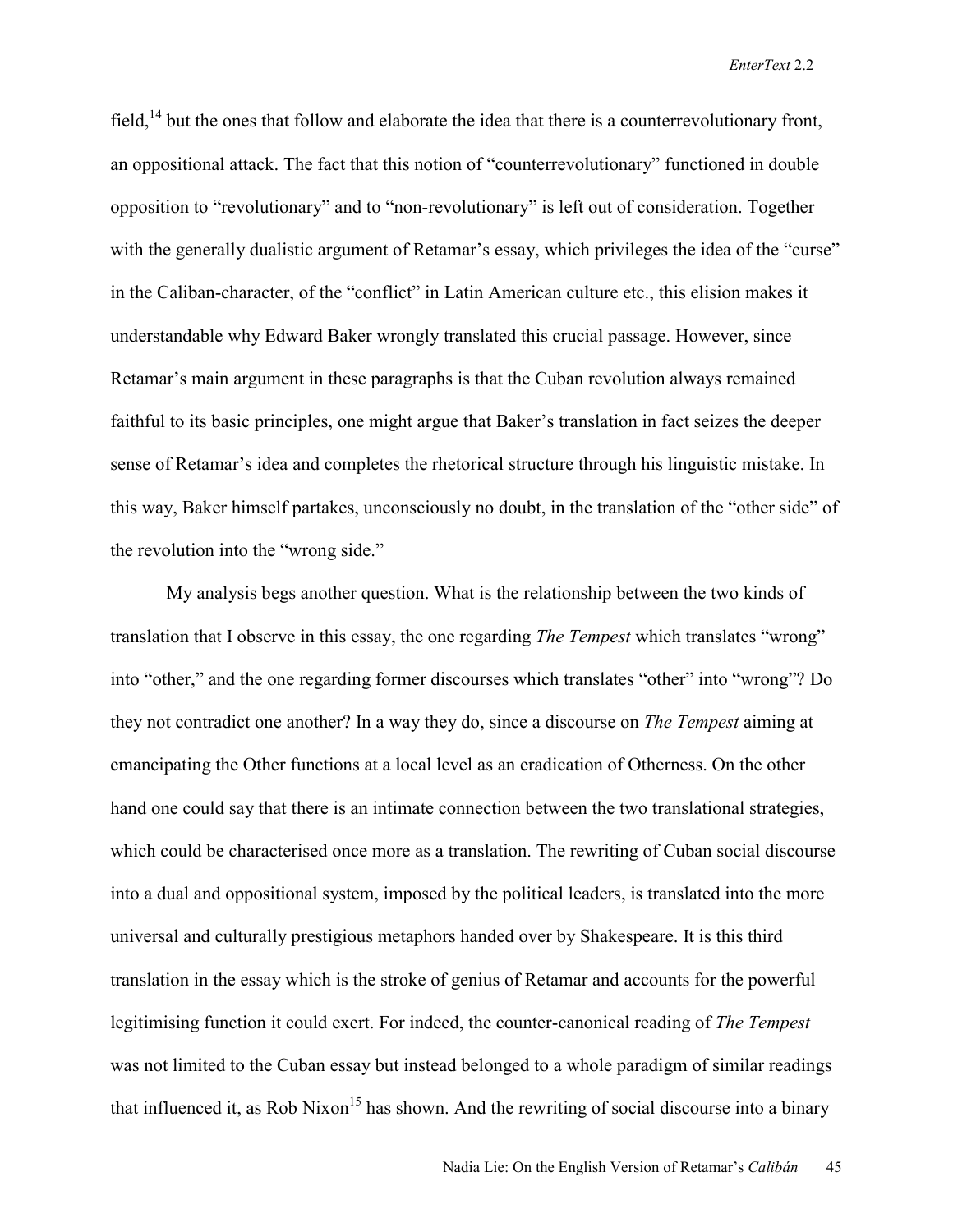model had been taking place at the official level and in periodical literature for a number of years. Retamar's very own translational strategy consists in the way he connects the two kinds of translations, in the way he translates what is local politics into the supposedly universal categories of high culture.

Yet if Retamar translates local politics into a reading of *The Tempest*, this also means that postcolonialism itself has become a language by itself into which one can translate and which can fulfil specific rhetorical functions. Though I believe that "Calibán" is a brillant essay that contains many ideas fundamental to postcolonial concerns, I cannot but notice its current popularity in postcolonial circles with a sense of irritation. While enthroning Retamar as the new Said, for instance,<sup>16</sup> postcolonial critics consistently misread his essay on fundamental issues by selecting certain fragments of it without looking at the context. It is striking that Retamar's essay is basically read as a meditation on race by scholars such as  $Bhabha<sup>17</sup>$  and Spivak,  $18$  and the term "mestizaje" is explained as a form of intermingling and hybridity.<sup>19</sup> Said even believes that Retamar singles out Caliban as the most appropriate metaphor for Latin American identity because of the "strange and unpredictable attributes of this character" which would better match the "creole nature of the new América."<sup>20</sup> These misreadings have to do with the fact that postcolonialism pays special attention to issues of race and ethnicity and therefore risks translating documents that centre on other issues into their own terms and preoccupations. True, the word "mestizo" appears in a prominent way in the essay,<sup>21</sup> but the current association of the word with terms such as "unpredictability," "strangeness" and "hybridity" removes it from its original meaning, which was to trace a sharp line between the two, antagonistic traditions in Latin America. What was opposition and conflict becomes a sign of the continent's diversity and complexity.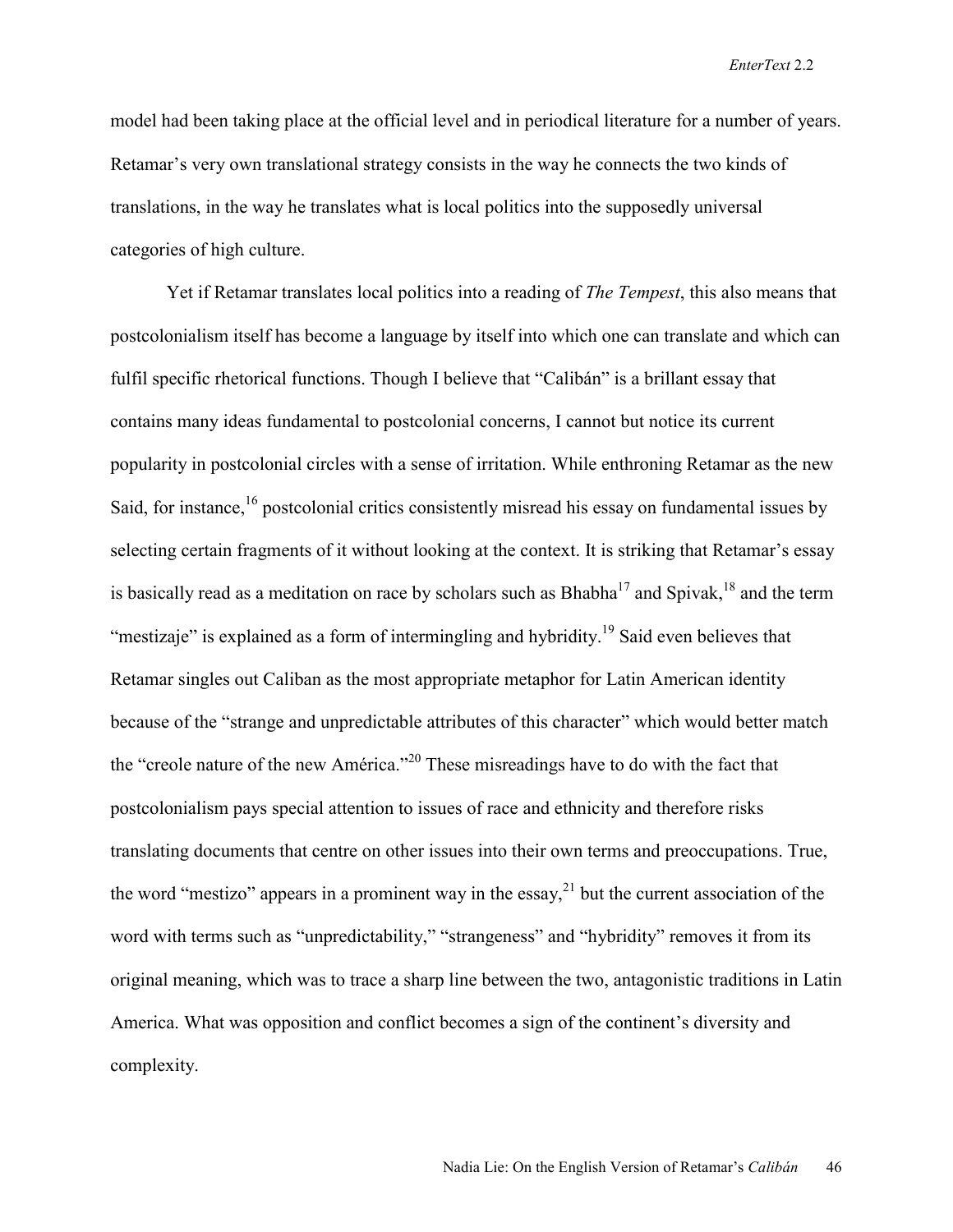No doubt, Fredric Jameson's presentation of the essay in his foreword to the book publication of 1989 facilitated its reception into this kind of postcolonialism, for one thing because Cuba, which in Retamar's essay appears as an anti-colonial, revolutionary and antiimperialist nation only, is qualified by Jameson as a postcolonial nation.<sup>22</sup> Simultaneously, Retamar is praised by Jameson for "his keen sense of the dialectics of difference and the paradoxical reversals of Identity and Difference, of the Same and the Other, his supremely mutable polemics of marginality and centrality.<sup>23</sup> This is the Bakhtinian, Brazilian view of the cannibal imposed upon the cursing Caliban. This is one cannibal eating another.

Where does this analysis lead us? What is its bearing on the debate on postcolonialism and translation studies? First of all, and though the example of Baker might cast some doubt upon this, I truly believe that postcolonial critics have much to learn from the scrupulous attention to material signifiers that translators display, whether they adhere to the poststructuralist current or not. It is because this attention is lacking in present-day receptions of "Calibán" in postcolonialism at large, that the essay is misread, recast as a reflection on race instead of language, translated from an "anti-colonial" text into a certain kind of "postcolonial" discourse, which blurs its basic distinctions and thus removes it from its original meanings. But I also think that it pays for translation specialists to conceive of postcolonial literature and criticism as texts that aim at the translation of values, at the permutation of bad into good, of right into wrong. Yet, aren't these old-fashioned concepts that still presuppose stable identities and autonomous subjects? one might object. Yes, they are, but they are present in that other kind of postcolonialism that is so important in Latin America and that we could call "the oppositional" post-colonialism.

If anything does remain of Retamar's "Calibán" in translation studies, it is perhaps the fact that his essay consciously reflects upon this procedure and gives it a name. I quote: "This is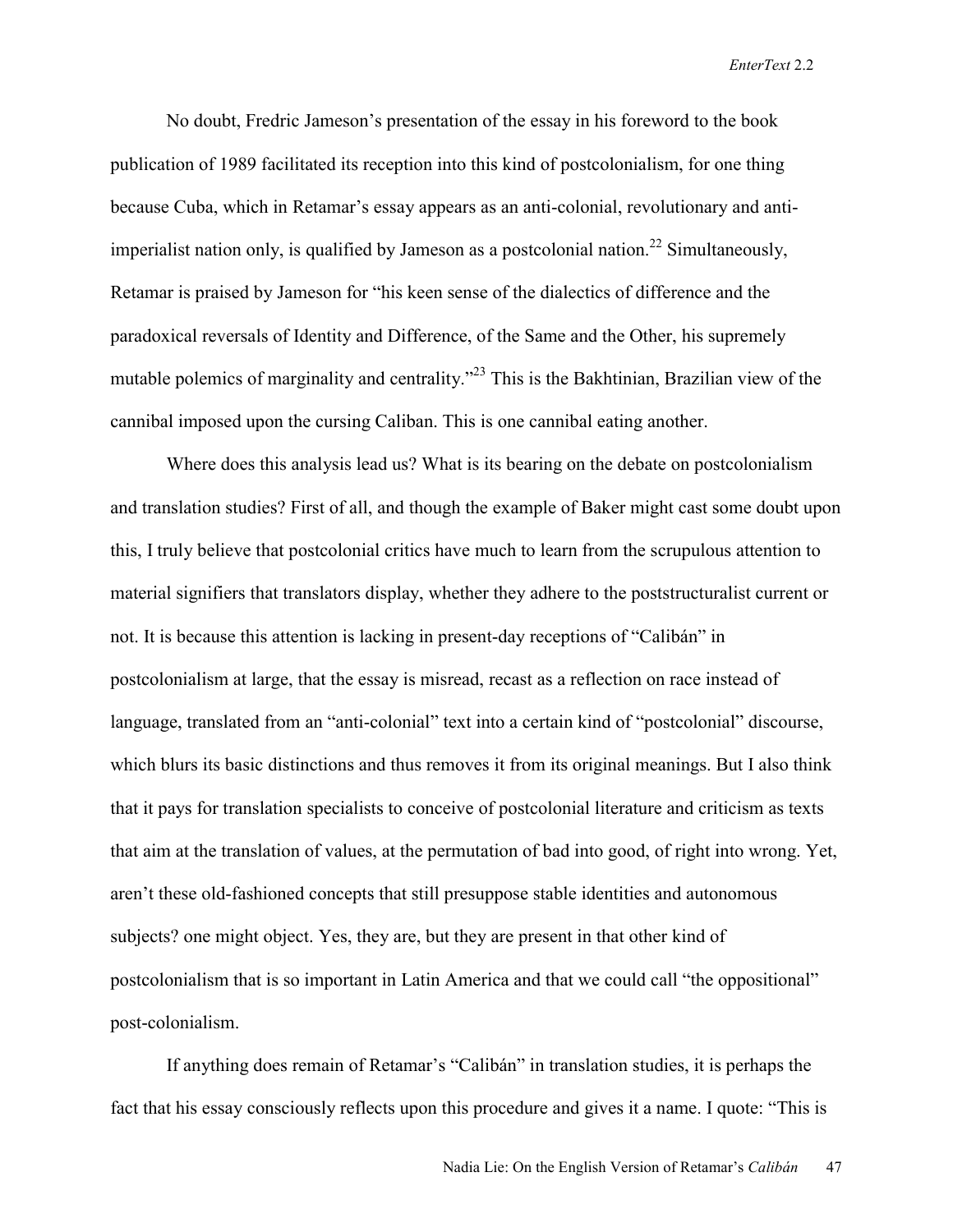the dialectic of Caliban: to offend us they call us *mambi*, they call us *black*, but we reclaim as a mark of glory the honor of considering ourselves descendants of the *mambi*, descendants of the rebel, runaway, *independentista* black—*never* descendants of the slave holder."24 More perhaps than the other version of postcolonialism which stresses the impossibility of constructing stable identities and the omnipresence of the other or others in ourselves, this kind of postcolonialism and concomitant translation leaves room for the subject to take part in these transmutations, to actively perform them and turn socially constructed images of degrading identities into opposite symbols that uplift people. Whether translators themselves can or should become part of this process through their activity, I do not know. It would imply that, besides translating words into equivalents with the same connotations, they might translate texts in such a way that negative images turn into positive ones and vice versa. I would assume that this is where we leave translation studies, unless we consider artistic rewritings of canonical works as other forms of translation. Nevertheless, literature provides at least one convincing example of a "translation" that has coincided with a transformation of values. This example is the very name Caliban, a name that was adopted in the Caribbean as a positive word for the region's identity and traced to "Carib," but that had also been given an alternative etymology from the Spanish "caníbal" with negative connotations. As Retamar explains it,

"Caliban" is Shakespeare's anagram for "cannibal," an expression that he had already used to mean "anthropophagus," in the third part of *Henry IV* and in *Othello*, and that comes in turn from the word "carib." Before the arrival of the Europeans, whom they resisted heroically, the Carib Indians were the most valiant and warlike inhabitants of the very lands that we occupy today. Their name lives on in the name Caribbean Sea…. But the name "Carib" itself—as well as in its deformation, "cannibal"—has been perpetuated in the eyes of Europeans above all as a deformation. It is the term in this sense that Shakespeare takes up and elaborates into a complex symbol.<sup>25</sup>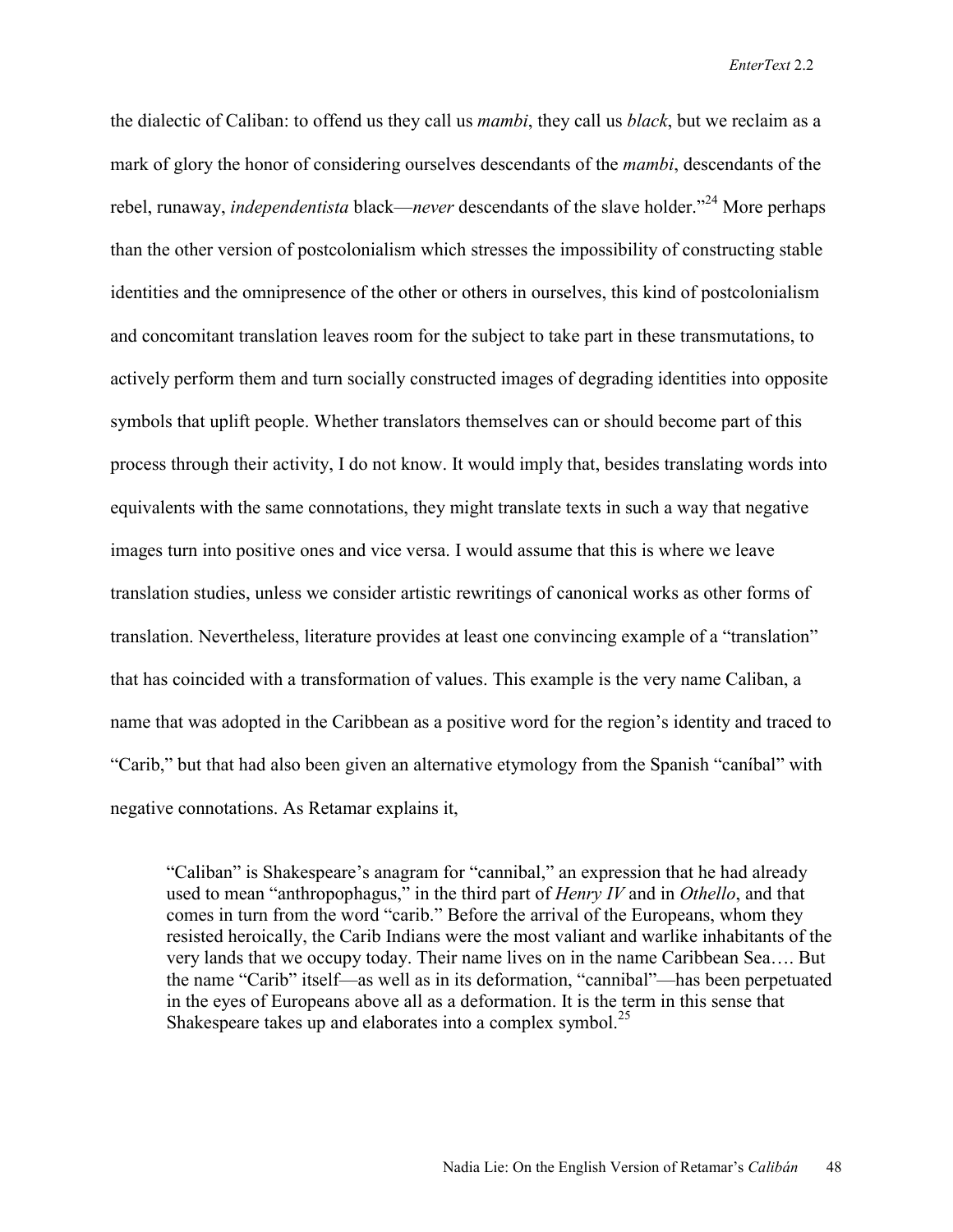Retamar also inherited the name Caliban from the Uruguayan writer José Enrique Rodó (1871- 1917), who had used it in his 1900 essay on Latin American identity, *Ariel,* with a negative connotation.<sup>26</sup> Though Retamar intends his essay as a tribute to Rodó on the centenary of his birth, he does not identify with Rodó's reading of *The Tempest,* which had taken Caliban for a symbol of materialism and barbarism.<sup>27</sup> Instead, he turns Caliban into a powerful token of Latin American identity itself. In this sense, the so-called "dialectic of Caliban" is also at work in Retamar's own essay, and even constitutes its foundational gesture. If it is true, as Eric Cheyfitz has affirmed, that the name Caliban is the place of translation in *The Tempest*, 28 we could perhaps say that Retamar's reading turns it into the very place of postcolonial translation itself.<sup>29</sup>

7 For a detailed analysis of this magazine, see Nadia Lie, *Transición y transacción: La revista cubana "Casa de las Américas*." Gaithersburg, Maryland, and Leuven: Ed. Hispamérica and Leuven University Press, 1996. 8

<sup>&</sup>lt;sup>1</sup> Susan Bassnett and Harish Trivedi, "Introduction: Of Colonies, Cannibals and Vernaculars" in Bassnett and Trivedi, eds., *Post-Colonial Translation. Theory and Practice* (London & New York: Routledge, 1999, 1-18) 2, 5. 2

<sup>&</sup>lt;sup>2</sup> Rob Nixon, "Caribbean and African appropriations of *The Tempest*" (*Critical Inquiry* 13, 1987, 557-578), 575. Roberto Fernández Retamar, "Caliban: Notes towards a Discussion of Our America" [1971] in Idem, *Caliban and Other Essays,* translated by Edward Baker (Minneapolis: University of Minnesota Press, 1989) 3-45 (originally published in *Casa de las Américas*, La Habana, año XI, n.°68, 124-151), 9. 4

Fernández Retamar 1989, 5.

<sup>&</sup>lt;sup>5</sup> "The cannibalistic metaphor has come to be used to demonstrate to translators what they can do with a text. Translation, says the great Brazilian translator Haraldo de Campos (…) may be likened to a blood transfusion, where the emphasis is on the health and nourishment of the translator<sup>3</sup> (Bassnett and Trivedi, 5).

<sup>6</sup> The editors of *Post-Colonial Translation* feel more akin to the postmodern version of postcolonialism as influenced by Homi K. Bhabha. See Bassnett and Trivedi, 6.

<sup>&</sup>lt;sup>8</sup> See, for instance, n.<sup>o</sup> 26 (1964, on the Latin American novel) and n.<sup>o</sup>42 (1967, on Rubén Darío) of the magazine *Casa de las Américas*. 9

<sup>&</sup>lt;sup>9</sup> Fernández Retamar 1989, 43.

<sup>10</sup> Fidel Castro, *Palabras a los intelectuales* [1961] (La Habana: Biblioteca Nacional José Martí, 1991) 13, my translation.

<sup>&</sup>lt;sup>11</sup> *Casa* 56, 7. For Avila, see Leopoldo Avila, "Sobre algunas corrientes de la crítica y la literatura en Cuba" (*La Gaceta de Cuba*, n.º68, 1968), 3-4.

<sup>&</sup>lt;sup>12</sup> See Lie 1996, 155-192.

<sup>13</sup> Heberto Padilla, "Intervención en la Unión de Escritores y Artistas de Cuba" in *Casa de las Américas* (La Habana), año XI, n° 65-66, 1971, supplement, 191, my translation.

<sup>&</sup>lt;sup>14</sup> "La Revolución tiene que comprender esa realidad y, por lo tanto, debe actuar de manera que todo ese sector de artistas y de intelectuales que no sean genuinamente revolucionarios, encuentre dentro de la Revolución un campo